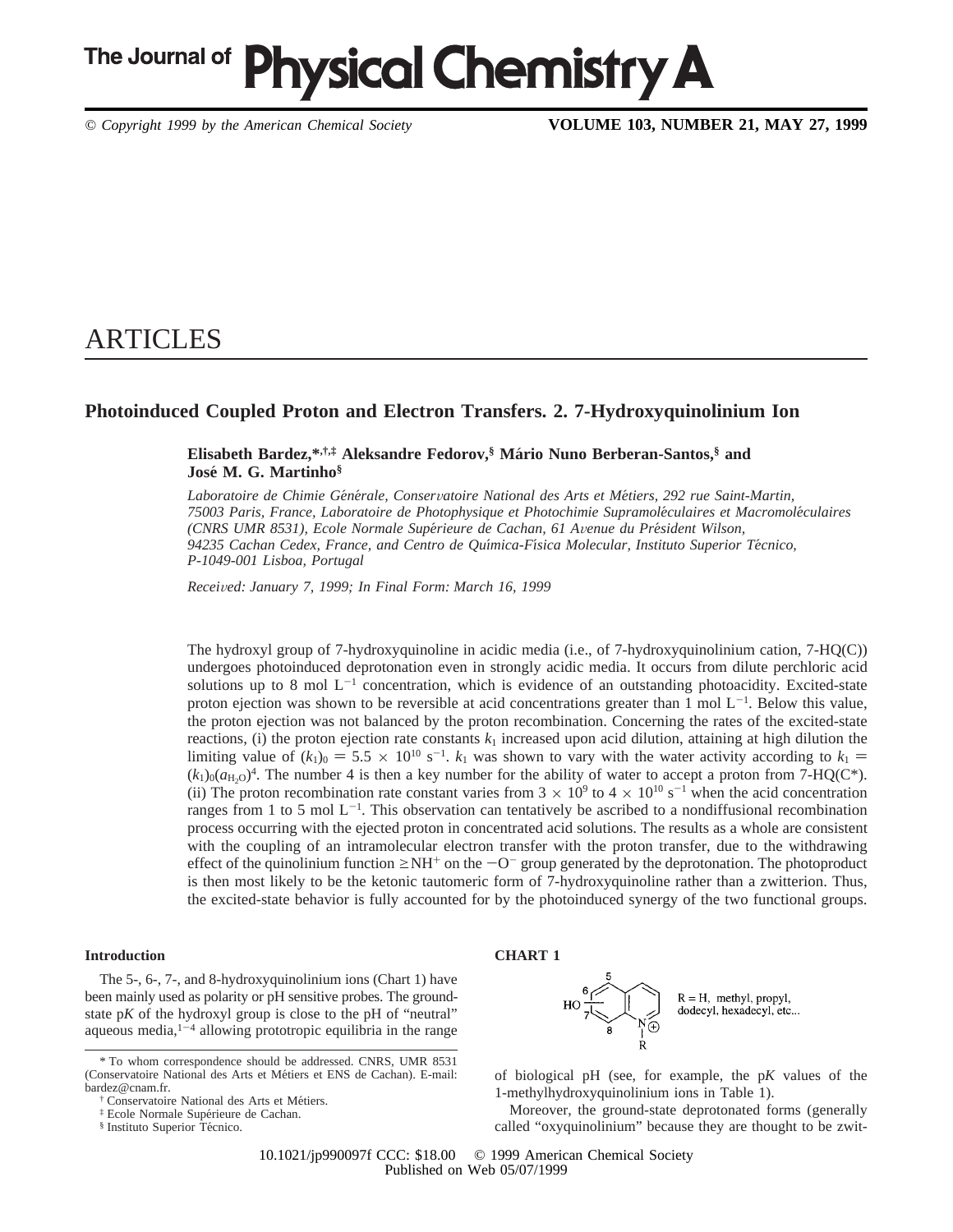**TABLE 1: Ground-State p***K* **Values of the Hydroxyl Group of 1-Methyl-5-, 1-Methyl-6-, 1-Methyl-7-, and 1-Methyl-8-hydroxyquinolinium Ions (Room Temperature)**

|                              | pK           | ref     |
|------------------------------|--------------|---------|
| 1-methyl-5-hydroxyquinolinum | $6.1 - 6.2$  | 1.2     |
| 1-methyl-6-hydroxyquinolinum | $7.0 - 7.2$  | $1 - 3$ |
| 1-methyl-7-hydroxyquinolinum | $5.56 - 5.9$ | 1, 2, 4 |
| 1-methyl-8-hydroxyquinolinum | $6.8 - 7.0$  | 1.2     |

terionic) show negative solvatochromic shifts in accordance with an intramolecular charge transfer on excitation, decreasing the charge separation. These phenomena are well documented in the case of 1-methyl-6-oxyquinolinium ion,<sup>3</sup> 1-hexacecyl-5oxyquinolinium, 1-propyl- and 1-hexadecyl-6-oxyquinolinium, and 1-methyl-8-oxyquinolinium ions. $5-10$ 

Unfortunately, the 5-, 6-, and 8-oxyquinolinium ions exhibit a very weak fluorescence and can thus only be used as absorption probes. In contrast, the 7-oxyquinolinium ions are fluorescent, whatever the alkyl substituent R (for example, the fluorescence quantum yield of the 1-methyl-7-oxyquinolinium ion is 0.2 in 0.1 mol  $L^{-1}$  sodium hydroxyde<sup>11</sup>). For that reason applications based on the fluorescence of these compounds have been proposed. For instance, monitoring the fluorescence intensity of the 1-methyl-7-oxyquinolinium form was used to study the advancement of enzymatic reactions (acetylcholinesterase-catalyzed hydrolysis of either 1-methylacetoxyquinolinium iodides<sup>2,12</sup> or 1-methyl-(7-dimethylcarbamoxy)quinolinium io $dide<sup>13</sup>$ ). Another example is the use of the 1-dodecyl derivative as a dye in fluorescence microscopy of giant vesicles.14

Concerning the excited-state behavior of the hydroxy forms of the 5-, 6-, 7-, and 8-hydroxyquinolinium ions, it is governed by their strong photoacidities partly due to the well-known enhancement of the  $-OH$  group acidity upon excitation in hydroxyaromatic compounds.15 Consequently, they convert to their deprotonated forms as soon as they are excited in aqueous solutions in the pH range  $0-14$ . This photoacidity of the  $-OH$ moiety was first reported from 1959 to 1978<sup>11,16-22</sup> for the N-protonated forms of the hydroxyquinolines (i.e.,  $R = H$ ). The photoinduced proton ejection was further investigated by one of us in 1994 by combining time-resolved measurements with spectral studies in the case of 6-hydroxyquinoline.<sup>3</sup> The 6-hydroxyquinolium ion exhibits such a strong photoacidity that photoinduced deprotonation of the hydroxyl group can occur even in a 10 mol  $L^{-1}$  perchloric acid solution! We could establish that this strong photoacidity is due to an intramolecular electron transfer (or charge transfer) coupled to the proton ejection from the  $-OH$  group. The presence of the electronwithdrawing moiety  $\geq NH^+$  actually amplifies the photoacidity of the -OH group. The intramolecular charge transfer was shown to be the same phenomenon as that observed upon excitation of the oxyquinolinium form and responsible for the abovementionned negative solvatochromic behavior. Unfortunately, the very low fluorescence of the excited-state deprotonated form of the 6-hydroxyquinolinium ion did not allow us to measure its time-dependent rise and decay simultaneously with the decay of the excited hydroxyquinolinium form. The kinetic analysis of the phenomena could then only depend on measurements of the hydroxy form decay.

In this work, use is made of the noticeable fluorescence of both protonated and deprotonated forms of the 7-hydroxyquinolinium ion for studying and refining the understanding of the excited-state processes when the hydroxyl group ejects a proton after excitation. The relationship between the 6- and 7-hydroxyquinolinium will be be confirmed. Moreover, the results presented here will permit us to support the mechanism of

tautomerization of 7-hydroxyquinoline in neutral water, whose results will be presented in a forthcoming article.<sup>23</sup>

The 7-hydroxyquinolinium ion under study here is the cationic form of 7-hydroxyquinoline, denoted 7-HQ(C) (Chart 2). Like





the 6-hydroxyquinolinium ion, it undergoes photoinduced deprotonation even in concentrated acidic solutions so that the present work is carried out in perchloric acid solutions of various concentrations. The excited-state deprotonated form is a zero net-charge species, a tautomer of the neutral 7-hydroxyquinoline, denoted 7-HQ(T).

#### **Experimental Section**

7-Hydroxyquinoline was purchased from Kodak and twice recrystallized from hexane-ethyl acetate. Redistilled perchloric acid from Aldrich containing  $69.5\%$  HClO<sub>4</sub> (purity:  $99.999\%$ ) was used to prepare the acidic solutions. These solutions were obtained by weighing appropriate amounts of the concentrated HClO4 solutions in volumetric flasks and by addition of water up to the desired volumes. Thus, the error in the concentration [HClO4] is less than 0.5%. Millipore filtered water (conductivity of  $\leq 1 \times 10^{-7} \Omega^{-1}$  cm<sup>-1</sup> at 25 °C) was employed to prepare the solutions. Anhydrous sodium perchlorate (purity 99%) was supplied by Alfa and used as received.

The measurements in perchloric acidic solutions were done at HClO<sub>4</sub> concentrations larger than  $10^{-2}$  mol L<sup>-1</sup>. Consequently, the ground-state species is always the 7-hydroxyquinolinium ion  $(7-HQ(C))$  because the pK of the heterocyclic nitrogen atom of 7-hydroxyquinoline is 5.48.<sup>1</sup>

UV-visible absorption spectra were recorded on a Kontron Uvikon-940 spectrophotometer. The corrected fluorescence spectra were obtained with an SLM 8000C spectrofluorometer.

Most of the decay times were obtained by the single-photon timing technique with picosecond laser excitation. The setup consisted of a mode-locked Coherent Innova 400-10 argon ion laser that synchronously pumped a cavity-dumped Coherent 701-2 dye (rhodamine  $6G$ ) laser, delivering  $3-4$  ps pulses (with ca. 40 nJ/pulse) at a frequency of 3.4 MHz. The laser excitation pulse  $(\lambda_{\rm exc} = 300 \text{ nm})$  was recorded slightly away from excitation wavelength with a scattering suspension. Fluorescence was detected through a Jobin-Yvon HR320 monochromator with a grating of 100 lines/mm. The detector employed was a Hamamatsu 2809U-01 microchannel plate photomultiplier. The instrument response function had an effective fwhm of 35 ps.

The measurements of the decay times of  $7-HQ(C^*)$  in 11.7, 10.7, and 8.88 mol  $L^{-1}$  HClO<sub>4</sub> and of 7HQ(T<sup>\*</sup>) in water (single exponential decays) were carried out with a multifrequency phase-modulation fluorometer equipped with a Pockels cell operating at frequencies from 10 to 190 MHz. The excitation sources were two He-Cd lasers at either  $\lambda_{\text{exc}} = 325$  nm for 7-HQ(C<sup>\*</sup>) in acidic solutions or  $\lambda_{\rm exc} = 442$  nm for 7-HQ(T<sup>\*</sup>) in water.

For the time-resolved experiments the concentration of the solutions in 7-HQ was  $1.5 \times 10^{-5}$  mol L<sup>-1</sup>. The temperature of the samples was 25 °C (thermostated compartment). The data were analyzed by a nonlinear least-squares method using Globals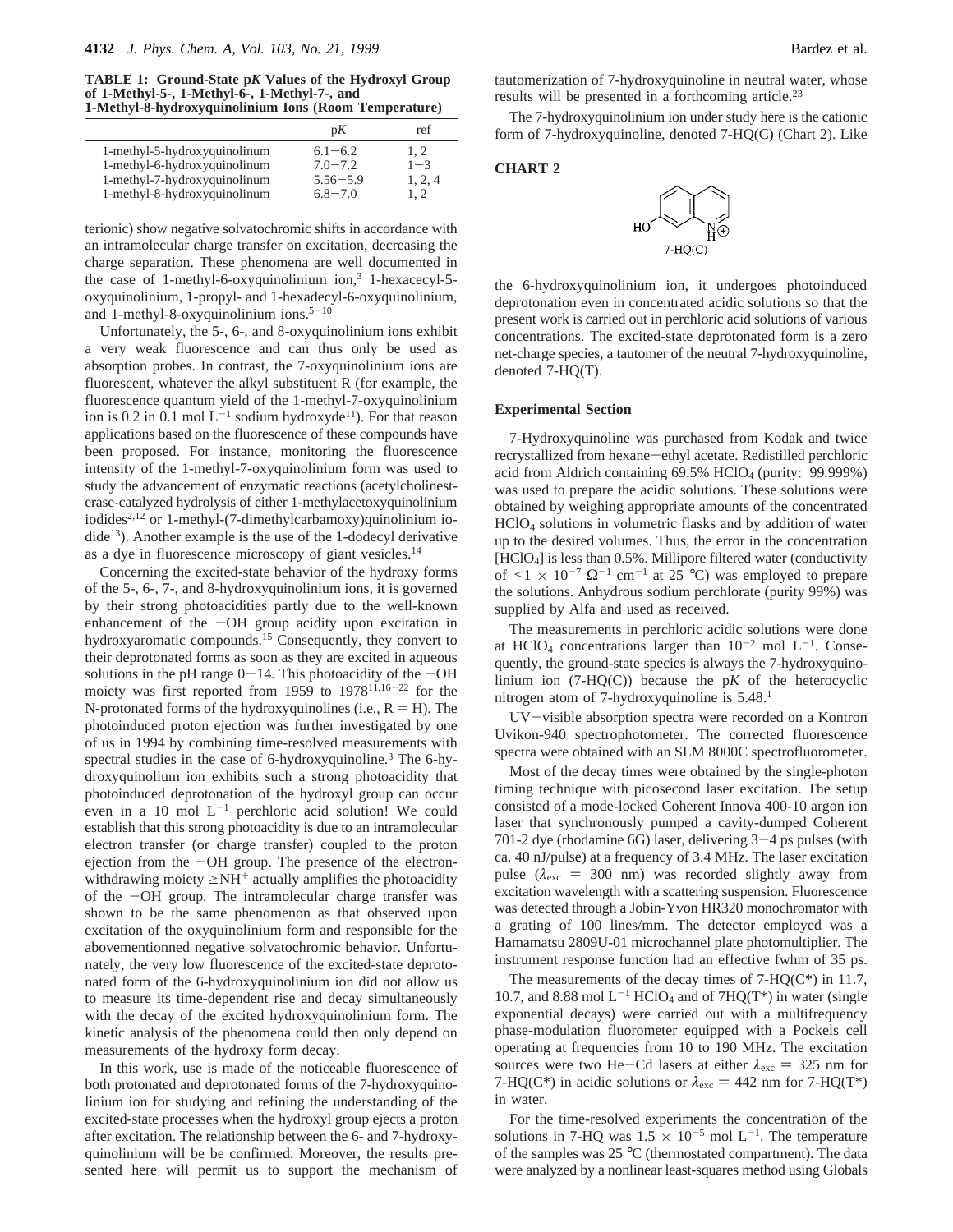

Figure 1. Corrected emission spectra of 7-HQ(C\*) in aqueous perchloric solutions ( $\lambda_{\text{exc}}$  = 340 nm). Spectrum 1 was recorded in 11.45 mol  $L^{-1}$  HClO<sub>4</sub>. The other spectra were recorded in progressively more diluted solutions.

software (Globals Unlimited, University of Illinois at Urbana-Champaign, Laboratory for Fluorescence Dynamics).

## **Results**

The absorption spectra of the 7-hydroxyquinolinium ion (1.5  $\times$  10<sup>-5</sup> mol L<sup>-1</sup>) were recorded in perchloric acid solutions progressively diluted from 11.45 to 0.1 mol  $L^{-1}$ . The shape and the height of the absorption band of the ground-state cationic 7-HQ(C) species were not noticeably modified by dilution. Only a slight red shift was observed; the absorption maximum wavelength was shifted from 346 to 348 nm when the acid concentration decreased from 11.45 to 7 mol  $L^{-1}$ . Upon further dilution the additional bathochromic shift did not exceed 1 nm, the absorption maximum wavelength being 349 nm in 0.1 mol  $L^{-1}$ HClO<sub>4</sub>.

The fluorescence emission spectra were recorded in the same HClO4 concentration range (Figure 1). For the largest acid concentrations (11.45-10 mol  $L^{-1}$ ), the spectrum consisted of an emission band of the excited protonated form  $7-HQ(C<sup>*</sup>)$ , whose maximum was shifted from 428 to 433 nm on dilution. The increase of the emission intensity when going from 11.45 to 10 mol  $L^{-1}$  can be accounted for by the weakening of quenching due to the perchloric acid. Further dilution to and below 8 mol  $L^{-1}$  led to a marked decrease of the 7-HQ(C\*) band concomitantly with an additional red shift ( $\lambda_{\text{max}} = 441 -$ 442 nm for  $[HClO_4] = 6-5$  mol  $L^{-1}$ ) and a broadening of the band at wavelengths larger than 500 nm. This decrease can be interpreted as a result of the excited-state deprotonation reaction, in a similar way as for the 6-hydroxyquinolinium ion.3 Below  $[HClO<sub>4</sub>] = 6.5$  mol  $L^{-1}$ , the broadening of the 7-HQ(C\*) band is clearly due to the growth of the band of the deprotonated species,  $7-HQ(T*)$ , whose maximum is around 516 nm, as observed in 1 or 0.1 mol  $L^{-1}$  HClO<sub>4</sub> solutions.

The time-resolved measurements were carried out after excitation of 7-HQ(C) in acidic solutions whose concentrations ranged from  $[HClO_4] = 11.7$  to  $10^{-2}$  mol L<sup>-1</sup>. The ionic strength was only due to the presence of perchloric acid except for one experiment carried out with a sodium perchlorate concentration of 4 mol  $L^{-1}$  in the presence of  $10^{-2}$  mol  $L^{-1}$  perchloric acid. The decays were monitored at 420 and at 550 nm, and the time constants given in Table 2 were calculated from the following observations.

(i) For [HClO<sub>4</sub>]  $\geq$  8.88 mol L<sup>-1</sup>, a single-exponential fluorescence decay was observed whatever the observation wavelength. A slight increase in the decay times was observed when going from  $[HClO_4] = 11.7$  to 8.88 mol L<sup>-1</sup> consistently with the increase of the fluorescence intensity. (ii) For 1.02 mol  $L^{-1}$  $\leq$  [HClO<sub>4</sub>]  $\leq$  8.00 mol L<sup>-1</sup>, the decays recorded at 420 and

**TABLE 2: Decay Times Determined at 420 and 550 nm in Perchloric Acid Solutions of 7-HQ(C)**

| $[\text{HClO}_{4]}\textsuperscript{a}$<br>mol $L^{-1}$ | 420 nm<br>$\tau_1$ (ps) decay | 420 nm<br>$\tau_2$ (ns) decay | 550 nm     | 550 nm<br>$\tau_1$ (ps) rise $\tau_2$ (ns) decay |
|--------------------------------------------------------|-------------------------------|-------------------------------|------------|--------------------------------------------------|
| 11.70                                                  | h                             | $9.7_1 \pm 0.1$               |            |                                                  |
| 10.70                                                  | b                             | $9.8_2 \pm 0.1$               |            |                                                  |
| 10.00                                                  | b                             | $9.9 \pm 0.1$                 |            |                                                  |
| 8.88                                                   | h                             | $10.05 \pm 0.1$               |            |                                                  |
| 8.00                                                   | d                             | $10.0 \pm 0.1$                | $77 \pm 5$ | $9.95 \pm 0.1$                                   |
| 7.00                                                   | $35 \pm 5$                    | $9.5 \pm 0.1$                 | $50 \pm 5$ | $9.5 \pm 0.1$                                    |
| 6.00                                                   | $31 \pm 5$                    | $8.5 \pm 0.15$                | $31 \pm 5$ | $8.5_1 \pm 0.1$                                  |
| 5.02                                                   | $18 \pm 5$                    | $6.70 \pm 0.05$               | $22 \pm 5$ | $6.81 \pm 0.05$                                  |
| 4.00                                                   | $26 \pm 5$                    | $5.10 \pm 0.05$               | $20 \pm 5$ | $5.01 \pm 0.05$                                  |
| 3.02                                                   | $22 \pm 5$                    | $3.70 \pm 0.05$               | $23 \pm 5$ | $3.77 \pm 0.05$                                  |
| 2.06                                                   | $20 \pm 5$                    | $3.14 \pm 0.05$               | $21 \pm 5$ | $3.14 \pm 0.05$                                  |
| 1.02                                                   | $\mathfrak{c}$                | $\mathcal{C}_{0}^{(n)}$       | $21 \pm 5$ | $2.81 \pm 0.05$                                  |
| 0.10                                                   | $\mathcal{C}$                 | $\mathfrak c$                 | $19 \pm 5$ | $2.68 \pm 0.05$                                  |
| 0.01                                                   | $\mathcal{C}$                 | $\mathcal{C}_{0}^{(n)}$       | $18 \pm 5$ | $2.67 \pm 0.05$                                  |
| 0.01                                                   | $61 \pm 5$                    | h                             | $60 \pm 5$ | $2.67 \pm 0.05$                                  |
| (and [NaClO <sub>4</sub> ]                             |                               |                               |            |                                                  |
|                                                        |                               |                               |            |                                                  |

 $=$  4 mol  $L^{-1}$ )

 $a$  The error in the concentration of  $HClO<sub>4</sub>$  is estimated to be less than 0.5% (see Experimental Section). *<sup>b</sup>* Single-exponential decay. *<sup>c</sup>* The decay times could not be determined with enough accuracy because of the low level of light. *<sup>d</sup>* Not measured.

550 nm were biexponential, and the corresponding decay times could be determined with a fairly good accuracy. The rise time *τ*<sup>1</sup> observed at 550 nm corresponded to the decay time *τ*<sup>1</sup> observed at 420 nm, and the decay time  $\tau_2$  observed at 550 nm corresponded to the decay time  $\tau_2$  observed at 420 nm except for  $[HClO_4] = 1.02$  mol  $L^{-1}$ , where the intensity of the fluorescence emission at 420 nm (see Figure 1) was very weak, not allowing an accurate measurement. (iii) For  $[HCIO_4] \leq 0.1$  mol  $L^{-1}$ , only the biexponential fluorescence decay at 550 nm could be recorded except for the measurement carried out in the presence of sodium perchlorate ([HClO<sub>4</sub>] =  $10^{-2}$  mol L<sup>-1</sup> and [NaClO<sub>4</sub>] = 4 mol L<sup>-1</sup>). The presence of NaClO<sub>4</sub> allowed a measurable signal to be observed at 420 nm, which could be analyzed as a single-exponential decay ( $\tau_1 = 61$  ps). At 550 nm, the decay time  $\tau_2$  was independent of the acid concentration and of the addition of NaClO<sub>4</sub> ( $\tau_2 = 2.67 \pm 0.01$  ns). This decay time was shown to be the lifetime  $\tau$ <sup>T</sup> of the tautomer 7-HQ-(T\*), which was independently determined by direct excitation at 442 nm of the ground-state 7-HQ(T) form in a neutral aqueous solution.

#### **Discussion**

The rate constants of the excited-state processes can be calculated in each of the three above-mentioned ranges of perchloric acid concentration.

(i) For [HClO<sub>4</sub>]  $\geq$  8.88 mol L<sup>-1</sup>, the only emitting species is 7-HQ(C\*). The red shifts in the absorption and fluorescence spectra observed by dilution of the 11.45 mol  $L^{-1}$  perchloric acid may be due to the decrease of the ionic strength when the concentrated perchloric acid is diluted. A similar effect was observed with the 6-hydroxyquinolinium ion.3 The increase in the fluorescence intensity and in the decay time  $\tau_2$  observed upon dilution of the most concentrated acid solution is consistent with the existence of a quenching effect due to  $HClO<sub>4</sub>$ . The experimental values of the decay rate constant  $1/\tau_2$  calculated as a function of the perchloric acid concentration were found to follow the Stern-Volmer relation:

$$
\frac{1}{\tau_2} = \frac{1}{\tau_{\rm C}} + k_{\rm q}[\text{HClO}_4]
$$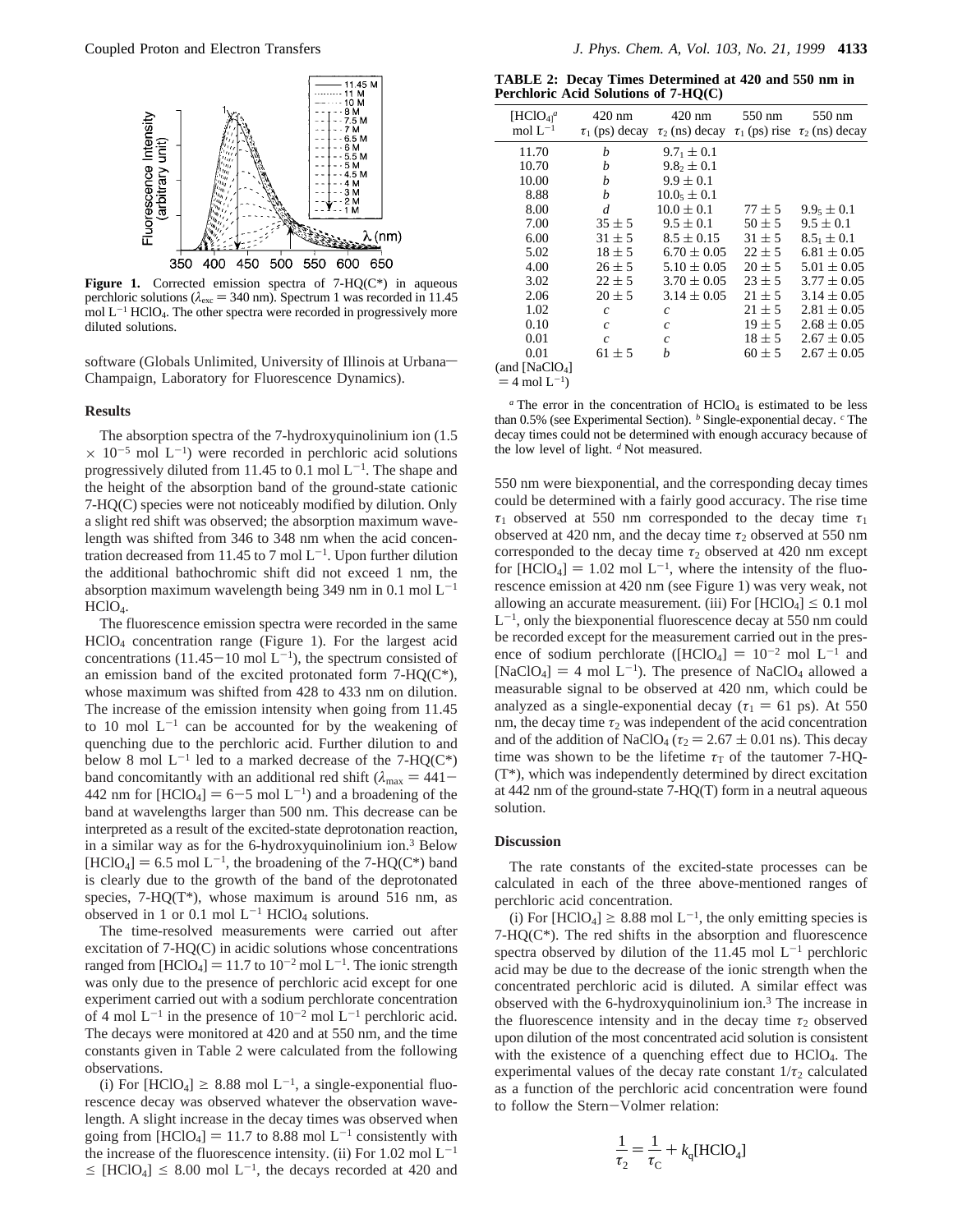where  $\tau_c$  is the lifetime of the 7-HQ(C<sup>\*</sup>) form and  $k_q$  the quenching rate constant. The regression coefficient was 0.999 11,  $\tau_C = 11.3$  ns, and  $k_q = 1.23 \times 10^6$  mol<sup>-1</sup> L s<sup>-1</sup>. The quite low value of  $k_q$  shows that the characteristic times of the quenching phenomenon are long compared to the lifetime of 7-HQ(C\*) and compared to the duration of the photoinduced deprotonation reaction (see below).

(ii) For 1.02 mol  $L^{-1} \leq [HClO_4] \leq 8.00$  mol  $L^{-1}$ , the excitedstate deprotonation occurs with an efficiency that increases upon dilution. As shown in the fluorescence spectra, the emission at 420 nm arises from  $7-HQ(C^*)$ . At 550 nm the emissions of  $7-HQ(C*)$  and  $7-HQ(T*)$  are superimposed. The time-resolved data (Table 2) were interpreted according to the conventional scheme of an excited-state process (Scheme 1).  $k_1$  is the proton

## **SCHEME 1**

7-HQ(C\*) (+ H<sub>2</sub>O) 
$$
\xrightarrow{k_1}
$$
 7-HQ(T\*) (+ solvated H<sup>+</sup>)  
\n
$$
\begin{array}{c|c}\n k_1 HClO_4] + 1/\tau_C & 1/\tau_T \\
7-HQ(C) & 7-HQ(T)\n\end{array}
$$

ejection rate constant and  $k_{-1}'$  the pseudo-first-order rate constant for proton recombination. The quenching of fluorescence of the deprotonated form  $7-HQ(T^*)$  form by  $HClO<sub>4</sub>$  is likely to be negligible because of the observation of an isoemissive point on the emission spectra at 522 nm when  $[HClO<sub>4</sub>] \le 7.00$  mol L<sup>-1</sup> (Figure 1). The rate equations are

$$
\frac{d[C^*]}{dt} = -\left\{\frac{1}{\tau_C} + k_q[HClO_4] + k_1\right\}[C^*] + k_{-1}'[T^*]
$$

$$
\frac{d[T^*]}{dt} = k_1[C^*] - \left\{\frac{1}{\tau_T} + k_{-1}'\right\}[T^*]
$$

Thus, a biexponential decay for both  $7-HQ(C^*)$  and  $7-HQ(T^*)$ is expected:

$$
[C^*] = \frac{[C^*]_0}{\beta_2 - \beta_1} [(\beta_2 - \alpha) e^{-t/\tau_1} + (\alpha - \beta_1) e^{-t/\tau_2}]
$$

$$
[T^*] = \frac{[C^*]_0 k_1}{\beta_2 - \beta_1} [e^{-t/\tau_1} - e^{-t/\tau_2}]
$$

where

$$
\alpha = 1/\tau_{\rm C} + k_{\rm q}[{\rm HClO}_4] + k_1
$$

$$
\tau_1 = 1/\beta_1 \qquad \tau_2 = 1/\beta_2
$$

 $\beta_1$  and  $\beta_2$  are solutions of  $\beta^2 - S\beta + P = 0$  with

$$
S = \beta_1 + \beta_2 = 1/\tau_C + 1/\tau_T + k_1 + k_q[HClO_4] + k_{-1}'
$$

$$
P = \beta_1 \beta_2 = \frac{1}{\tau_C \tau_T} [1 + (k_1 + k_q[HClO_4])\tau_C + k_{-1}'\tau_T]
$$

The rate constants  $k_1$  and  $k_{-1}$ <sup>'</sup> were calculated from the sum *S*  $= \beta_1 + \beta_2$ , the product  $P = \beta_1 \beta_2$ , and the  $k_q$  value (1.23 × 10<sup>6</sup>) mol<sup>-1</sup> L s<sup>-1</sup>); however, the low contribution of the quenching process ( $k_q$ [HClO<sub>4</sub>] = 9.8 × 10<sup>6</sup> s<sup>-1</sup> for [HClO<sub>4</sub>] = 8.00 mol  $L^{-1}$  and  $1.25 \times 10^6$  s<sup>-1</sup> for [HClO<sub>4</sub>] = 1.02 mol L<sup>-1</sup>) must be remembered. The results are given in Table 3.

**TABLE 3: Rate Constants for Deprotonation (***k***1) and Proton Recombination**  $(k_{-1}')$  of 7-HQ(C\*) in HClO<sub>4</sub> **Solutions**

| $[\text{HClO}_{4]}\textsuperscript{a}$ | $k_1^b$                                      | $k_{-1}$ ' b           |          |
|----------------------------------------|----------------------------------------------|------------------------|----------|
| mol $L^{-1}$                           | $s^{-1}$                                     | $s^{-1}$               | $a_{H2}$ |
| 8.00                                   | $7.83 \times 10^{7}$                         | $1.25 \times 10^{10}$  | 0.1937   |
| 7.00                                   | $6.3_3 \times 10^8$                          | $2.2_5 \times 10^{10}$ | 0.3182   |
| 6.00                                   | $2.5_7 \times 10^9$                          | $3.0_4 \times 10^{10}$ | 0.4607   |
| 5.02                                   | $9.5_1 \times 10^9$                          | $4.0_1 \times 10^{10}$ | 0.6001   |
| 4.00                                   | $1.6_1 \times 10^{10}$                       | $2.7 \times 10^{10}$   | 0.7282   |
| 3.02                                   | $2.6$ <sub>5</sub> $\times$ 10 <sup>10</sup> | $1.6_6 \times 10^{10}$ | 0.8283   |
| 2.06                                   | $3.8_1 \times 10^{10}$                       | $9.34 \times 10^{9}$   | 0.9026   |
| 1.02                                   | $4.4_4 \times 10^{10}$                       | $3.1 \times 10^{9}$    | 0.9601   |
| 0.10                                   | $5.2_5 \times 10^{10}$                       | d                      | 0.9966   |
| 0.01                                   | $5.5_4 \times 10^{10}$                       | d                      | 1.0000   |
| 0.01                                   | $1.6_4 \times 10^{10}$                       | d                      |          |
| (and $[NaClO4]$                        |                                              |                        |          |
| $=$ 4 mol L <sup>-1)</sup>             |                                              |                        |          |

 $a$ <sup>n</sup> The error in the concentration of HClO<sub>4</sub> is estimated to be less than 0.5% (see Experimental Section). *<sup>b</sup>* The error in the rate constants is smaller than 25% for the acid concentrations of 6, 7, and 8 mol  $L^{-1}$ and less than 15% for the acid concentrations lower than 6 mol  $L^{-1}$ . *<sup>c</sup>* Activity of water calculated from osmotic coefficients in HClO4 solutions.<sup>30</sup> *d* No back-proton recombination is observed.

(iii) For [HClO<sub>4</sub>]  $\leq$  0.1 mol L<sup>-1</sup>, the decay time  $\tau_2$  of the 7-HQ(T<sup>\*</sup>) form was found to be equal to its lifetime ( $\tau_2 = \tau_T$  $= 2.67 \pm 0.01$  ns). This means that the proton recombination is much slower than both proton ejection and deexcitation of 7-HQ(C\*). Under these conditions, proton ejection is irreversible and the previous equations become

$$
\frac{\mathrm{d}[C^*]}{\mathrm{d}t} = -\left\{\frac{1}{\tau_C} + k_1 + k_q[\text{HClO}_4]\right\} [C^*]
$$

$$
\frac{\mathrm{d}[T^*]}{\mathrm{d}t} = k_1 [C^*] - \frac{1}{\tau_T} [T^*]
$$

which lead to

$$
[\mathbf{C}^*] = [\mathbf{C}^*]_0 e^{-t/\tau_1}
$$

$$
[\mathbf{T}^*] = \frac{[\mathbf{C}^*]_0 k_1}{k_1 + k_q [\text{HClO}_4] + \frac{1}{\tau_{\text{C}}} - \frac{1}{\tau_{\text{T}}}} [\text{e}^{-1/\tau_{\text{T}}} - \text{e}^{-t/\tau_1}]
$$

where

$$
\tau_1 = \left[\frac{1}{\tau_{\rm C}} + k_{\rm q}[\text{HClO}_4] + k_1\right]^{-1}
$$

The equations also show that the  $7-HQ(C^*)$  decay must be a single exponential. The only experiment allowing us to record the decay of  $C^*$  at 420 nm was, in the relevant pH range, the experiment in the presence of NaClO<sub>4</sub> (see above). In fact the 7-HQ(C\*) experimental decay was single exponential with a time constant similar to the rise time of the  $7-HQ(T^*)$  form, in accordance with the above equations.

The rate constants were calculated, and Table 3 was completed. The rate constants values now have to be discussed and understood as a whole.

The proton ejection rate constant from  $7-HQ(C^*)$  at infinite dilution  $(k_1)_0$  is basically the same as the rate constant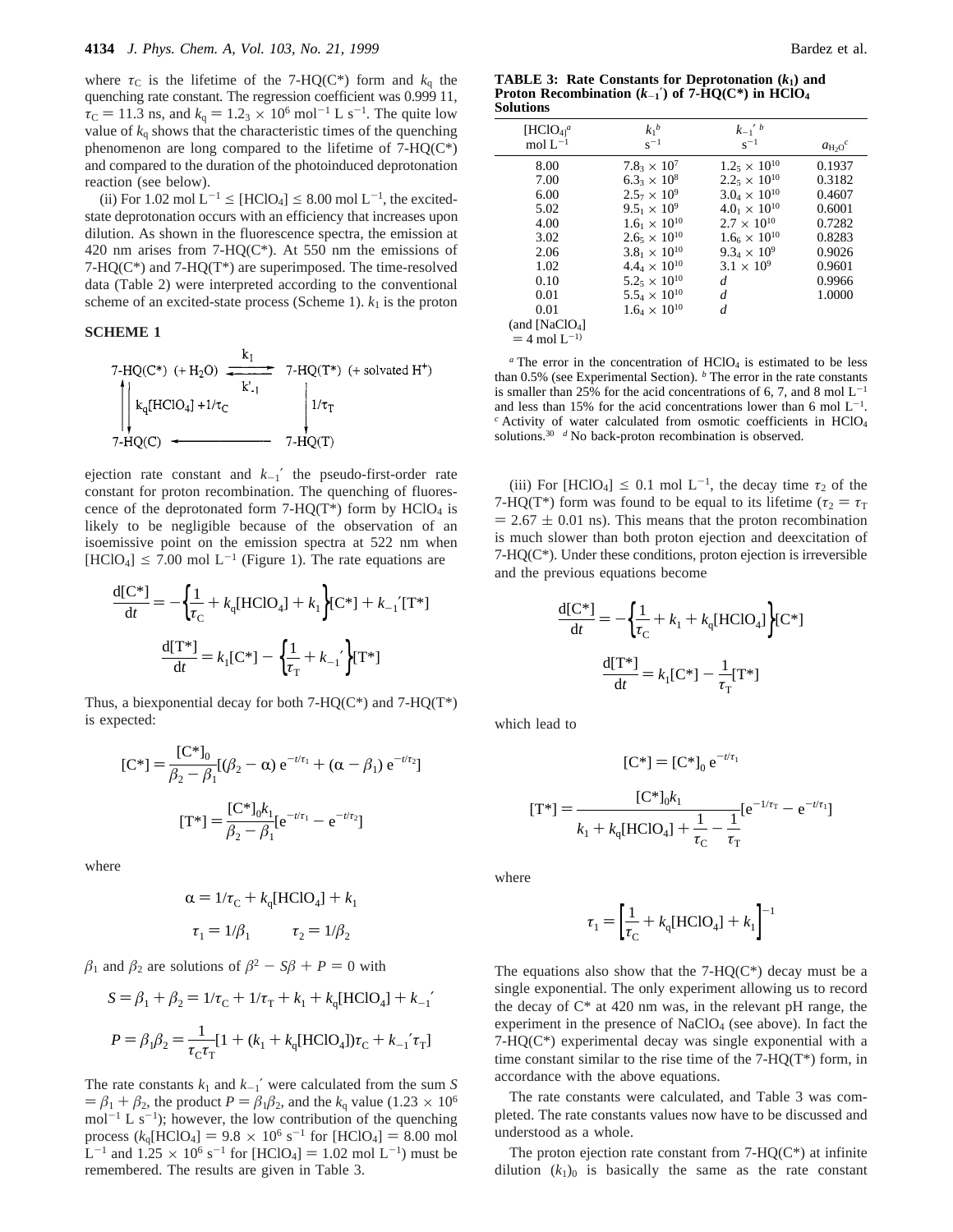determined in [HClO<sub>4</sub>] = 0.01 mol L<sup>-1</sup>, i.e.,  $(5.5 \pm 0.6) \times$  $10^{10}$  s<sup>-1</sup>. This value is larger than the corresponding rate constants for compounds that are well-known for their character of strong acids in the excited state, such as pyranine  $(8.0 \times 10^9)$ to  $1.5 \times 10^{10}$  s<sup>-1</sup>)<sup>24,25</sup> and 1-naphthol  $(2.5 \times 10^{10}$  s<sup>-1</sup>)<sup>26</sup> But  $7-HQ(C*)$  should rather be compared to photoacids bearing an electron-withdrawing substituent such as the cyano-2-naphthols synthesized by Tolbert;<sup>27</sup> ( $k_1$ )<sub>0</sub> for 7-HQ(C<sup>\*</sup>) is also larger than the deprotonation rate constants of the 6-, 7-, and 8-cyano-2 naphthols in water and close to that of 5-cyano-2-naphthols (7  $\times$  10<sup>10</sup> s<sup>-1</sup>, the error given by the authors in the determination of this value being ∼20%).28 The remarkable tendency of 7-HQ(C\*) to undergo photoinduced proton dissociation is thus brought to the fore.

Let us now compare the 6- and 7-hydroxyquinolinium ions. The spectral data showed that deprotonation was already efficient in 10 mol  $L^{-1}$  perchloric acid for 6-HQ(C\*) (see Introduction), while it only began in 8 mol  $L^{-1}$  perchloric acid for 7-HQ(C\*). An outstanding proton ejection constant for 6-HQ(C\*), larger than  $5.5 \times 10^{10}$  s<sup>-1</sup>, can then be expected. However, the rate constant given by us in ref 3 for  $6-HQ(C^*)$ is 1 order of magnitude lower. In fact, in the measurements done by us at that time, only the emission of the C\* form was analyzed because of the extremely weak fluorescence of the T\* form (see Introduction). It might then be possible that a very short second component was missed in the strong  $C^*$  emission (lifetime: 25 ns) because the phase-modulation fluorometry technique used in this first study was less accurate (in the case of multiexponential decays of very different time constants) than the single-photon timing technique. For this reason, the rate constants values determined in the previous work on the 6-hydroxyquinolinium ion<sup>3</sup> are unfortunately not to be compared to that obtained here for the 7-hydroxyquinolinium ion.

Table 3 shows that the proton ejection rate constant decreases when the acid concentration increases. This may be due to an ionic strength effect because the rate constant determined in  $0.01$  mol  $L^{-1}$  perchloric acid alone, supposed to be the rate constant at infinite dilution  $(k_1)_0$ , decreases when 4 mol L<sup>-1</sup> NaClO4 is added and becomes equal to the rate constant in 4 mol L<sup>-1</sup> HClO<sub>4</sub> ( $k_1 = 1.6 \times 10^{10}$  s<sup>-1</sup>).

The data for  $k_1$  were then analyzed according to the following empirical expression:<sup>24,29</sup>

$$
k_1 = (k_1)_0 (a_{\text{H}_2\text{O}})^n
$$

where  $a_{\text{H}_2O}$  is the activity of water and *n* an empirical parameter roughly associated with the number of water molecules involved in the proton-transfer step. The activity of water was calculated from osmotic coefficients in  $HCIO<sub>4</sub>$  solutions.<sup>30</sup> The experimental results fit well the linear function

$$
\ln k_1 = \ln(k_1)_0 + n \ln(a_{\text{H}_2\text{O}})
$$

with  $n = 3.96$  (regression coefficient: 0.999 12) (Figure 2). Such a result can revive the controversy about the requirement of clusters of four water molecules as proton acceptors in water. $31-35$  However, hydration ring-structures with four water molecules were recently shown to occur in concentrated HCl solutions and proposed to represent short-lived intermediates along the acid dissociation path, even in less concentrated solutions.<sup>36</sup>

Concerning the back-recombination process, two features must be emphasized: (i) No proton recombination was observed



**Figure 2.** Linear fit of the logarithm of the proton ejection rate constant as a function of the logarithm of the water activity.



**Figure 3.** Scheme of the excited-state processes in 7-HQ( $C^*$ ): (a) in  $[\hat{H}ClO_4] \le 1$  mol  $L^{-1}$  solutions; (b) in  $[\hat{H}ClO_4] \ge 1$  mol  $L^{-1}$  solutions.  $k_1$  is the proton ejection rate constant.  $k_{-1}$ <sup>'</sup> is the pseudo-first-order rate constant for proton recombination.

below  $[HClO_4] = 1.02$  mol  $L^{-1}$ ; (ii) the pseudo-first-order rate constants reported in Table 3 for  $[HCIO_4] \ge 1.02$  mol L<sup>-1</sup> were slightly modified by the variation of the perchloric acid concentration.

The absence of proton recombination at perchloric acid concentrations of 0.1 and 0.01 mol  $L^{-1}$  seems surprising if a diffusional process took place. The rate constant of a diffusional protonation reaction in dilute aqueous solutions is about 5  $\times$  $10^{10}$  mol<sup>-1</sup> L s<sup>-1</sup>.<sup>37</sup> Thus, a reprotonation in 0.1 and 0.01 mol  $L^{-1}$  HClO<sub>4</sub> should occur in less than 1 ns and consequently be observed during the overall excited-state process. The explanation of this phenomenon has already been thoroughly argued in the case of 6-hydroxyquinolinium ion;<sup>3</sup> an intramolecular electron transfer is coupled with the proton ejection, draining off the negative charge from the deprotonation site  $-O^-$  and impairing back-recombination. The structure of the photoproduct 7-HQ(T\*) is then ketonic as shown in Figure 3a.

In concentrated acidic solutions, i.e., for  $[HClO_4] \ge 1.02$  mol  $L^{-1}$ , a back-recombination is observed whose rate is not consistent with a diffusional process because it does not monotonically increase with the acid concentration. An explanation of this could be that at large acid concentrations part of the ejected protons remains close to the oxy group  $-0^-$ , impairing the intramolecular charge transfer and allowing recombination to occur. The deprotonated form 7-HQ(T\*) could then be shared between zwitterionic species where the ejected proton remains ion-paired to the hydroxylate moiety and ketonic structures as those proposed above. Proton recombination would then occur within the intermediate ion pairs (Figure 3b). This phenomenon would be due to the acidity of the medium rather than to an ionic strength or viscosity effect because no backrecombination was observed in 4 mol  $L^{-1}$  NaClO<sub>4</sub>.

## **Conclusion**

The excited-state deprotonation of the hydroxyl group of the bifunctional 7-hydroxyquinolinium ion is observed even in acid medium and is effective up to 8 mol  $L^{-1}$  HClO<sub>4</sub>. The efficiency